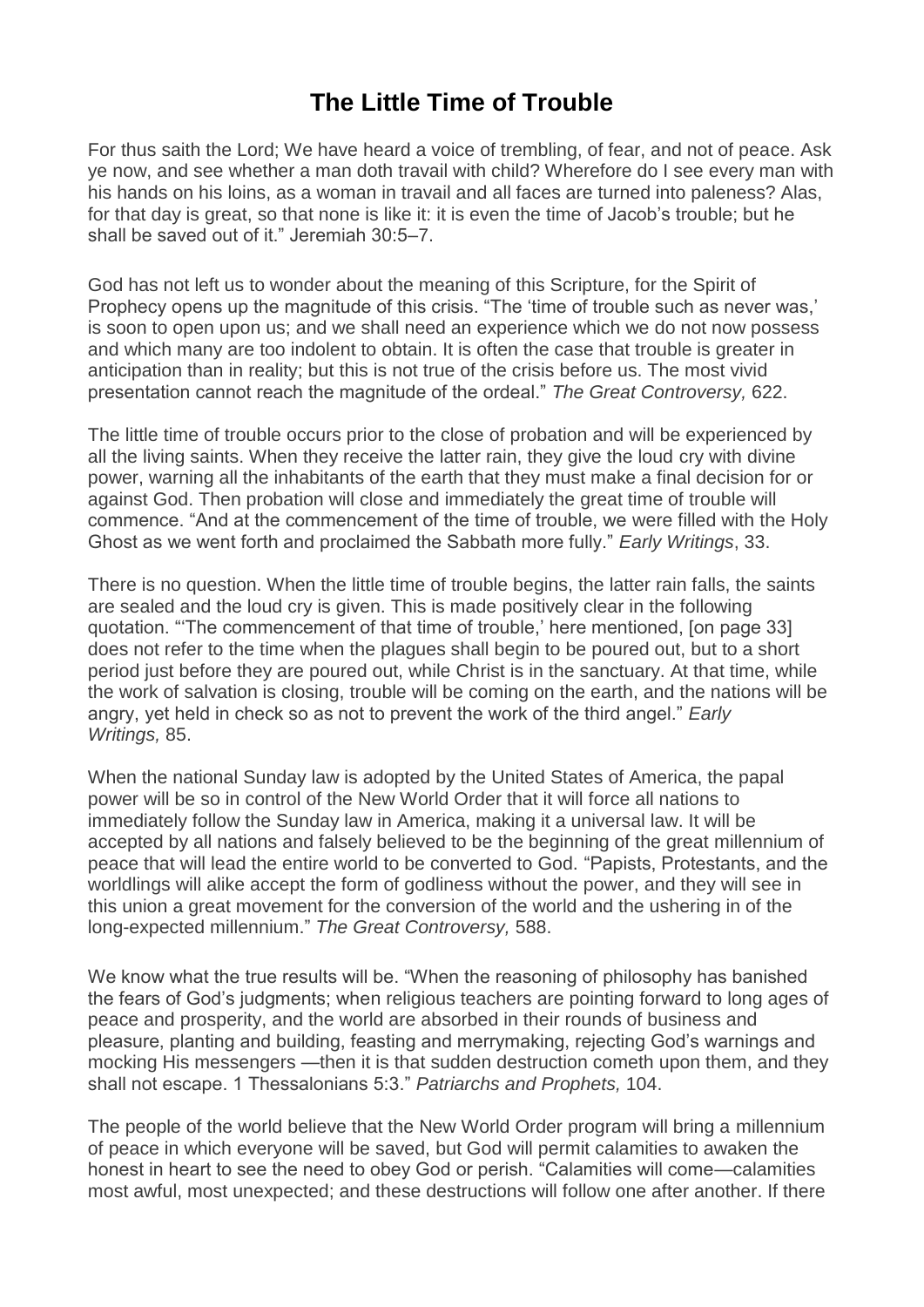will be a heeding of the warning that God has given, and if churches will repent, returning to their allegiance, then other cities may be spared for a time. But if men who have been deceived continue in the same way in which they have been walking, disregarding the law of God and presenting falsehoods before the people, God allows them to suffer calamity, that their senses may be awakened." *Evangelism,* 27.

Here again we see a picture of a loving God, who, as a loving Father, is not willing that any of His children should perish. This is why these disasters gradually get worse, giving time for the Third Angel's Message to do its work. "Angels are now restraining the winds of strife, until the world shall be warned of its coming doom; but a storm is gathering, ready to burst upon the earth, and when God shall bid His angels loose the winds, there will be such a scene of strife as no pen can picture . . ."A moment of respite has been graciously given us of God. Every power lent us of heaven is to be used in doing the work assigned us by the Lord for those who are perishing in ignorance." *Evangelism,* 704.

It is during this little time of trouble that God gives a last chance to the world to accept His law. "Soon strife among the nations will break out with an intensity that we do not now anticipate. The present is a time of overwhelming interest to all living. Rulers and statesmen, men who occupy positions of trust and authority, thinking men and women of all classes, have their attention fixed upon the events taking place about us. They are watching the strained, restless relations that exist among the nations. They observe the intensity that is taking possession of every earthly element. And they realize that something great and decisive is about to take place, that the world is on the verge of a stupendous crisis." *Maranatha,* 174.

This is why we will finish the work under the most dire circumstances during this little time of trouble. "While the work of salvation is closing, trouble will be coming on the earth, and the nations will be angry, yet held in check so as not to prevent the work of the third angel. At that time the 'latter rain,' or refreshing from the presence of the Lord, will come, to give power to the loud voice of the third angel, and prepare the saints to stand in the period when the seven last plagues will be poured out." *Early Writings,* 85.

God has foreseen what is coming and has made the necessary preparations for us to be refreshed by the latter rain and with the power of the mighty angel to give the loud cry. Oh, it will not be long until the climax is reached and Jesus will come!

"Satan works through the elements also to garner his harvest of unprepared souls. He has studied the secrets of the laboratories of nature and he uses all his power to control the elements as far as God allows. While appearing to the children of men as a great physician who can heal all their maladies, he will bring disease and disaster until populous cities are reduced to ruin and desolation. Even now he is at work. In accidents and calamities by sea and by land; in great conflagrations, in fierce tornadoes and terrific hailstorms, in tempests, floods, cyclones, tidal waves, and earthquakes, in every place and in a thousand forms, Satan is exercising his power. He sweeps away the ripening harvest, and famine and distress follow. He imparts to the air a deadly taint, and thousands perish by the pestilence. These visitations are to become more and more frequent and disastrous. Destruction will be upon both man and beast." *The Great Controversy* (1888 edition), 589.

Satan's purpose in such destruction will be to blame God's faithful for these terrible judgments. "As men depart further and further from God, Satan is permitted to have power over the children of disobedience. He hurls destruction among men. There is calamity by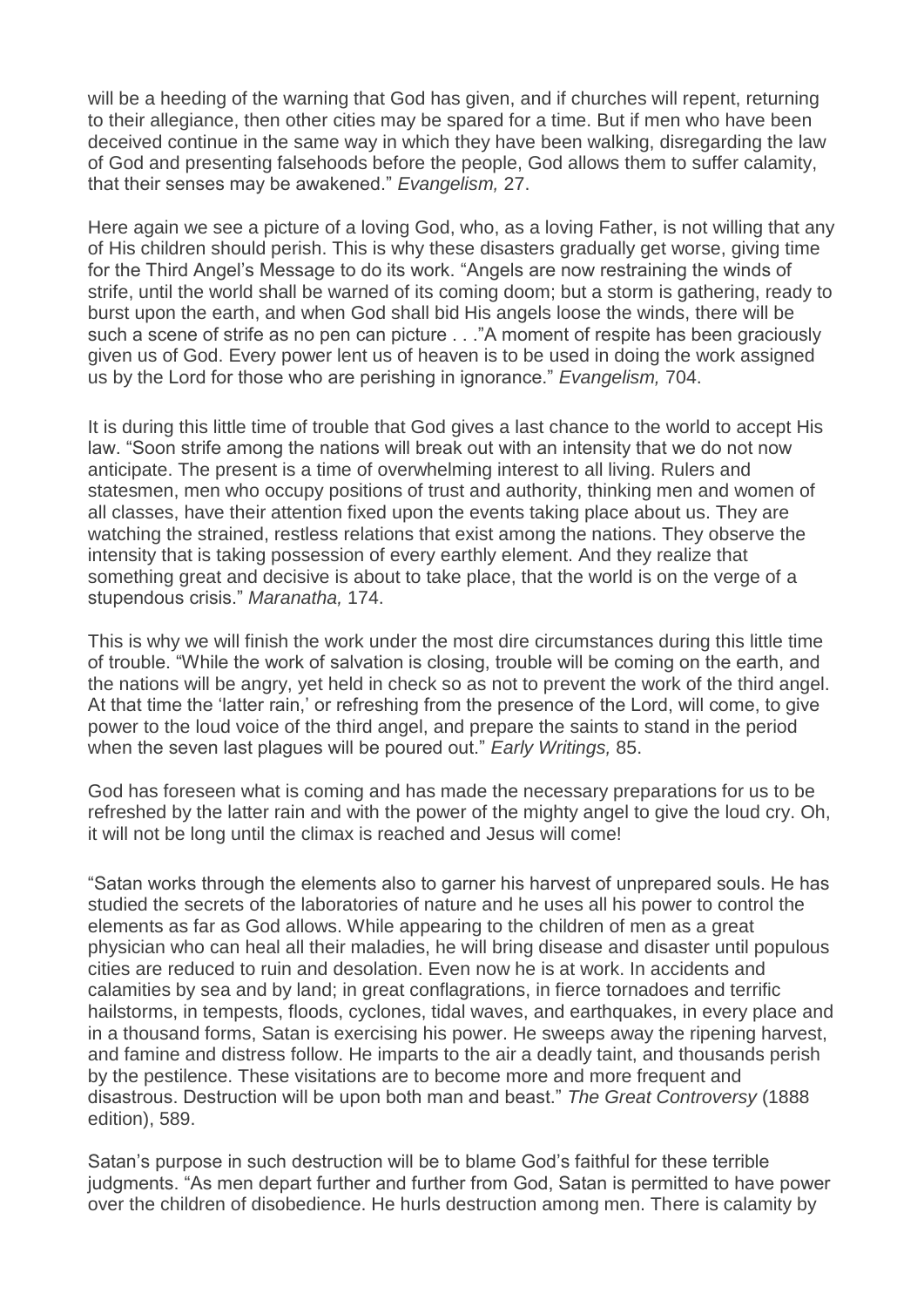land and sea. Property and life are destroyed by fire and flood. Satan resolves to charge this upon those who refuse to bow to the idol which he has set up. His agents point to Seventh-day Adventists as the cause of the trouble. 'These people stand out in defiance of law,' they say. 'They desecrate Sunday. Were they compelled to obey the law for Sunday observance, there would be a cessation of these terrible judgments.' " *Maranatha,* 176.

Finally the Sunday violators will be declared to be the cause of all that is taking place in this little time of trouble. "Satan puts his interpretation upon events, and they [leading men] think, as he would have them, that the calamities which fill the land are a result of Sundaybreaking. Thinking to appease the wrath of God, these influential men make laws enforcing Sunday observance. They think that by exalting this false rest-day higher, and still higher, compelling obedience to the Sunday law, the spurious sabbath, they are doing God service. Those who honour God by observing the true Sabbath are looked upon as disloyal to God, when it is really those who thus regard them who are themselves disloyal, because they are trampling under foot the Sabbath originated in Eden." *Maranatha,* 176. Thus the entire world under the papal power will turn against God's people. Sabbathkeepers will be hated and plans will be made to utterly destroy them. "The whole world is to be stirred with enmity against Seventh-day Adventists, because they will not yield homage to the papacy, by honouring Sunday, the institution of this antichristian power. It is the purpose of Satan to cause them to be blotted from the earth, in order that his supremacy of the world may not be disputed." *Testimonies to Ministers,* 37.

Such wicked plans will draw the attention of the honest in heart, to the belief and teaching of God's remnant church in such a way as is now thought impossible. In fact, the attention of the entire world will be riveted on our beliefs. "Every position of truth taken by our people will bear the criticism of the greatest minds; the highest of the world's great men will be brought in contact with truth and therefore every position we take should be critically examined and tested by the Scriptures." *Evangelism,* 69.

## **Study and Prepare**

Now we seem to be unnoticed, but this will not always be. Movements are at work to bring us to the front, and if our theories of truth can be picked to pieces by historians or the world's greatest men, it will be done. We must know for ourselves what the truth is and be prepared to give a reason for the hope that we have with meekness and fear. (See 1 Peter 3:15.)

We are nearing the time when we shall stand alone to answer for our beliefs. But the strength of God's remnant will be found in their obedience and knowledge of His word. "The powers of darkness will open their batteries upon us; and all who are indifferent and careless, who have set their affections on their earthly treasure, and who have not cared to understand God's dealings with His people, will be ready victims. No power but a knowledge of the truth as it is in Jesus, will ever make us steadfast; but with this, one may chase a thousand, and two put ten thousand to flight." *Maranatha,* 217.

This is why we have been urged to study and prepare for what is sure to come. We will have to bear our testimony before courts and councils. "You know not where you may be called upon to give your witness of truth. Many will have to stand in the legislative courts; some will have to stand before kings and before the learned of the earth, to answer for their faith. Those who have only a superficial understanding of truth will not be able clearly to expound the Scriptures, and give definite reasons for their faith. They will become confused, and will not be workmen that need not be ashamed. Let no one imagine that he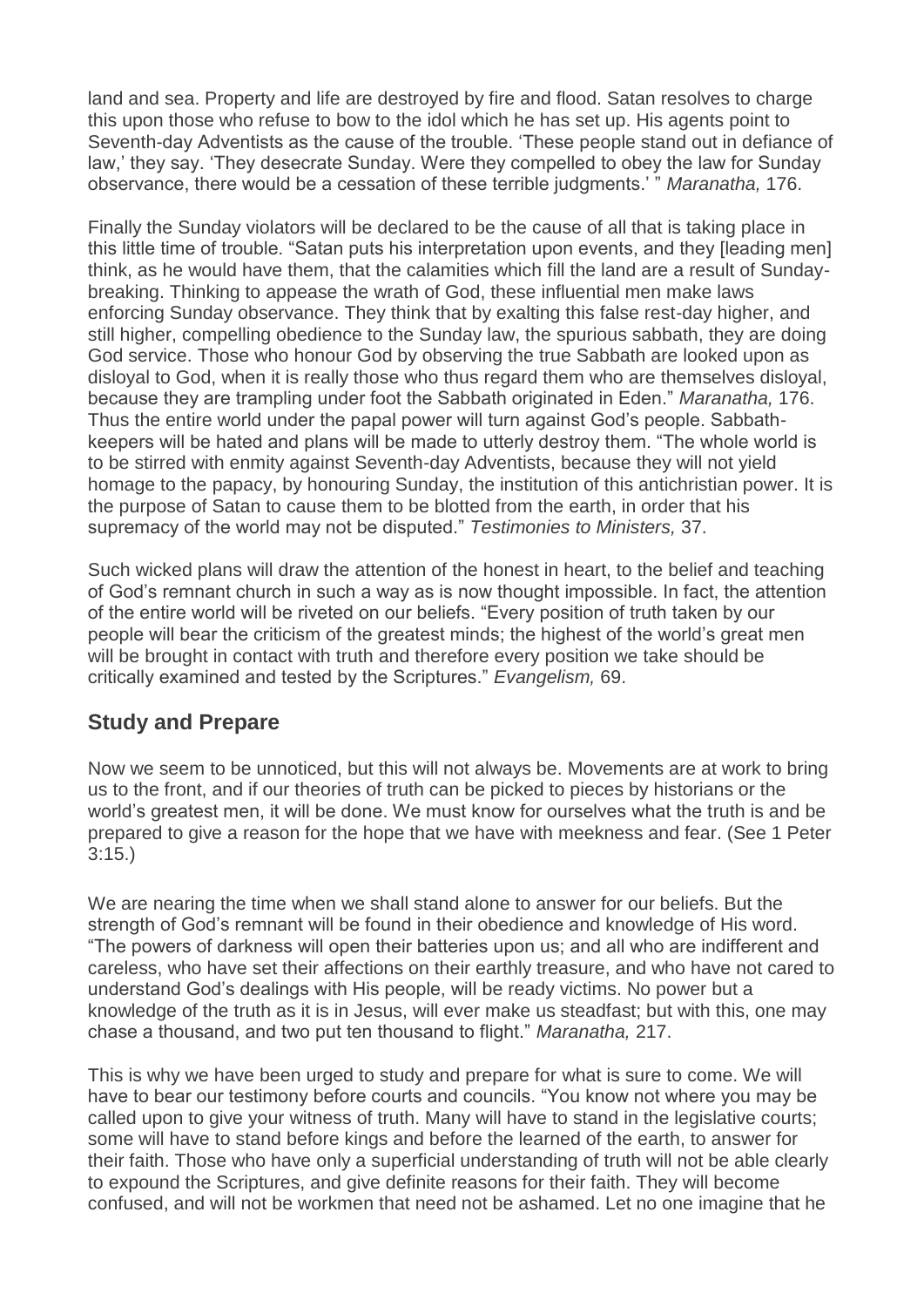has no need to study, because he is not to preach in the sacred desk. You know not what God may require of you." *Fundamentals of Christian Education,* 217.

"The time is not far off when the people of God will be called upon to give their testimony before the rulers of the earth. Not one in twenty has a realization of what rapid strides we are making toward the great crisis in our history. There is no time for vanity, for trifling, for engaging the mind in unimportant matters." *Maranatha,* 253.

"The Lord Jesus will give the disciples a tongue and wisdom that their adversaries can neither gainsay nor resist. Those who could not by reasoning overcome satanic delusions, will bear an affirmative testimony that will baffle supposedly learned men. Words will come from the lips of the unlearned with such convincing power and wisdom that conversions will be made to the truth. Thousands will be converted under their testimony.

"Why should the illiterate man have this power, which the learned man has not? The illiterate one, through faith in Christ, has come into the atmosphere of pure, clear truth, while the learned man has turned away from the truth. The poor man is Christ's witness. He cannot appeal to the histories or so-called high science, but he gathers from the Word of God powerful evidence. The truth that he speaks under the inspiration of the Spirit, is so pure and remarkable and carries with it a power so indisputable, that his testimony cannot be gainsaid." *Maranatha*, 252.

## **Persecution**

God's people will be persecuted during this time of trouble. This will take place during the loud cry before probation closes. But thank God such persecutions will be limited. "Persecution in its varied forms is the development of the principle which will exist as long as Satan exists and Christianity has vital power . . . But so long as Jesus remains man's intercessor in the sanctuary above, the restraining influence of the Holy Spirit is felt by rulers and people. It still controls to some extent the laws of the land. Were it not for these laws, the conditions of the world would be much worse than it now is. While many of our rulers are active agents of Satan, God also has His agents among the leading men of the nations. The enemy moves upon his servants to propose measures that would greatly impede the work of God; but statesmen who fear the Lord are influenced by holy angels to oppose such propositions with unanswerable arguments. Thus a few men will hold in check a powerful current of evil. The opposition of the enemies of truth will be restrained that the Third Angel's Message may do its work. When the final warning shall be given, it will arrest the attention of these leading men through whom the Lord is now working, and some of them will accept it, and will stand with the people of God through the time of trouble." *The Great Controversy,* 610, 611.

"As Christ was hated without cause, so will His people be hated because they are obedient to the commandments of God. If He who was pure, holy, and undefiled, who did good and only good in our world, was treated as a base criminal and condemned to death, His disciples must expect but similar treatment, however faultless may be their life and blameless their character.

"Human enactments, laws manufactured by satanic agencies under a plea of goodness and restriction of evil, will be exalted, while God's holy commandments are despised and trampled under foot. And all who prove their loyalty by obedience to the law of Jehovah must be prepared to be arrested, to be brought before councils that have not for their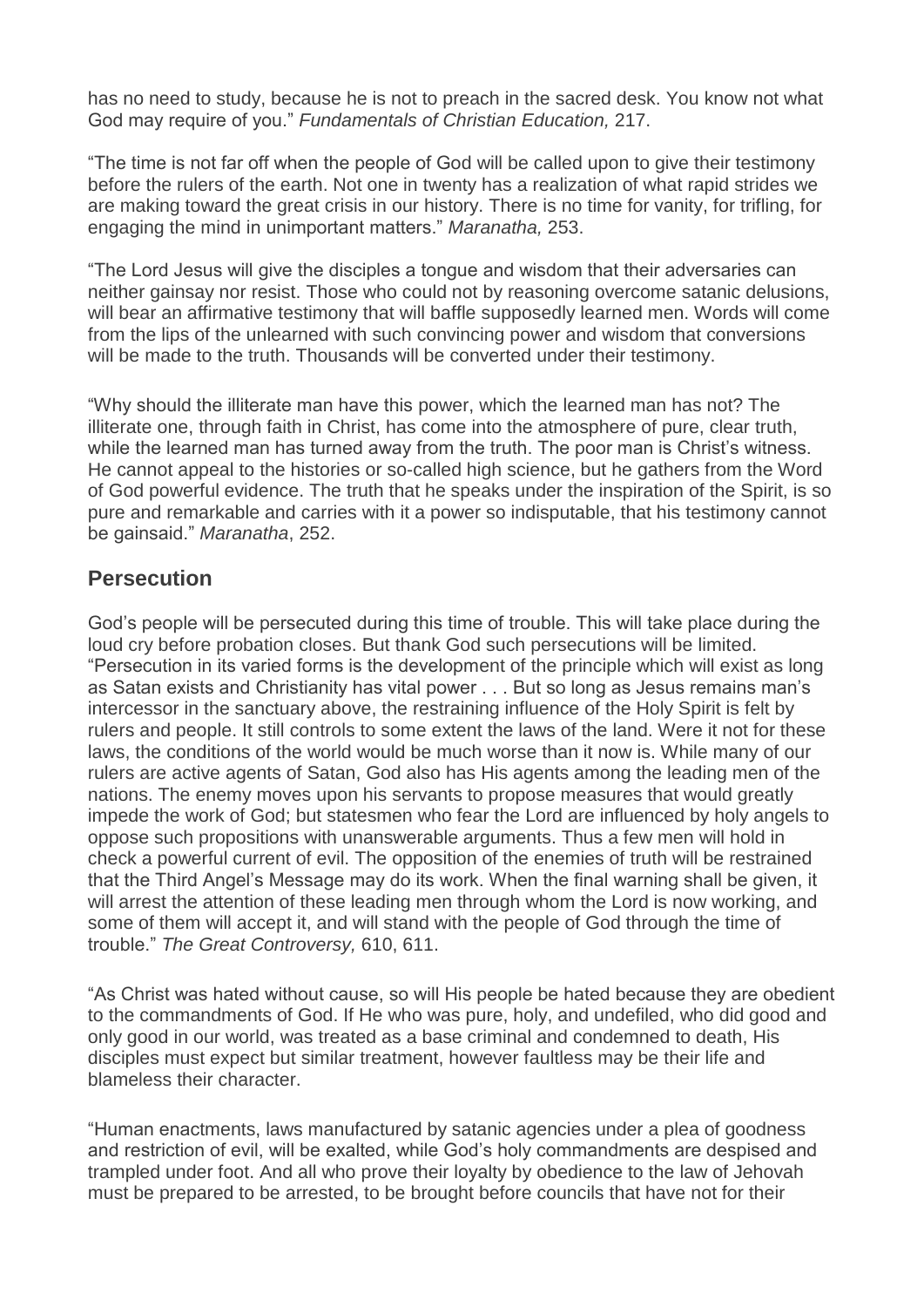standard the high and holy law of God." *Seventh-day Adventist Bible Commentary,* Volume 7, 977.

This is not a very pretty picture. In the end time, corrupt judges will pledge themselves to uphold and honor the New World Order. "Those who live during the last days of this earth's history will know what it means to be persecuted for the truth's sake. In the courts injustice will prevail. The judges will refuse to listen to the reasons of those who are loyal to the commandments of God, because they know that arguments in favor of the fourth commandment are unanswerable. They will say, 'We have a law, and by our law he ought to die.' God's law is nothing to them. 'Our law' with them is supreme. Those who respect this human law will be favored, But those who will not bow to the idol sabbath will have no favors shown them." *Maranatha,* 195.

"Before the warfare shall be ended and the victory won, we as a people are to experience trials similar to those of Paul. We shall encounter the same hardness of heart, the same cruel determination, the same unyielding hatred . . . Persecutions will again be kindled against those who are true to God; their motives will be impugned, their best efforts misinterpreted, their names cast out as evil . . .God would have His people prepared for the soon-coming crisis. Prepared or unprepared, we must all meet it." *Sketches from the Life of Paul,* 251, 252.

"There will come a time when, because of our advocacy of Bible truth, we shall be treated as traitors." *Testimonies*, vol. 6, 394.

"Wealth, genius, education, will combine to cover them with contempt. Persecuting rulers, ministers, and church members will conspire against them. With voice and pen, by boasts, threats, and ridicule, they will seek to overthrow their faith." *Testimonies,* vol. 5, 450. "As the defenders of truth refuse to honor the Sunday-sabbath, some of them will be thrust into prison, some will be exiled, some will be treated as slaves. To human wisdom all this now seems impossible; but as the restraining Spirit of God shall be withdrawn from men, and they shall be under the control of Satan, who hates the divine precepts, there will be strange developments. The heart can be very cruel when God's fear and love are removed." *The Great Controversy,* 608.

"Throughout the land the papacy is piling up her lofty and massive structures, in the secret recesses of which her former persecutions are to be repeated." *Testimonies for the Church,* volume 5, 449, 450.

"The papal church will never relinquish her claim to infallibility. All that she has done in her persecution of those who reject her dogmas she holds to be right; and would she not repeat the same acts, should the opportunity be presented? Let the restraints now imposed by secular governments be removed and Rome be reinstated in her former power, and there would speedily be a revival of her tyranny and persecution." *The Great Controversy,* 564.

Furthermore, Protestants will also persecute the faithful. "The church appeals to the strong arm of civil power, and in this work, papists and Protestants unite." *The Great Controversy,* 607.

Satan has planned every detail. Listen in as God tells us of Satan's devices as he instructs his angels and his evil men. "We [Satan and his angels] led the Romish church to inflict imprisonment, torture, and death upon those who refused to yield to her decrees; and now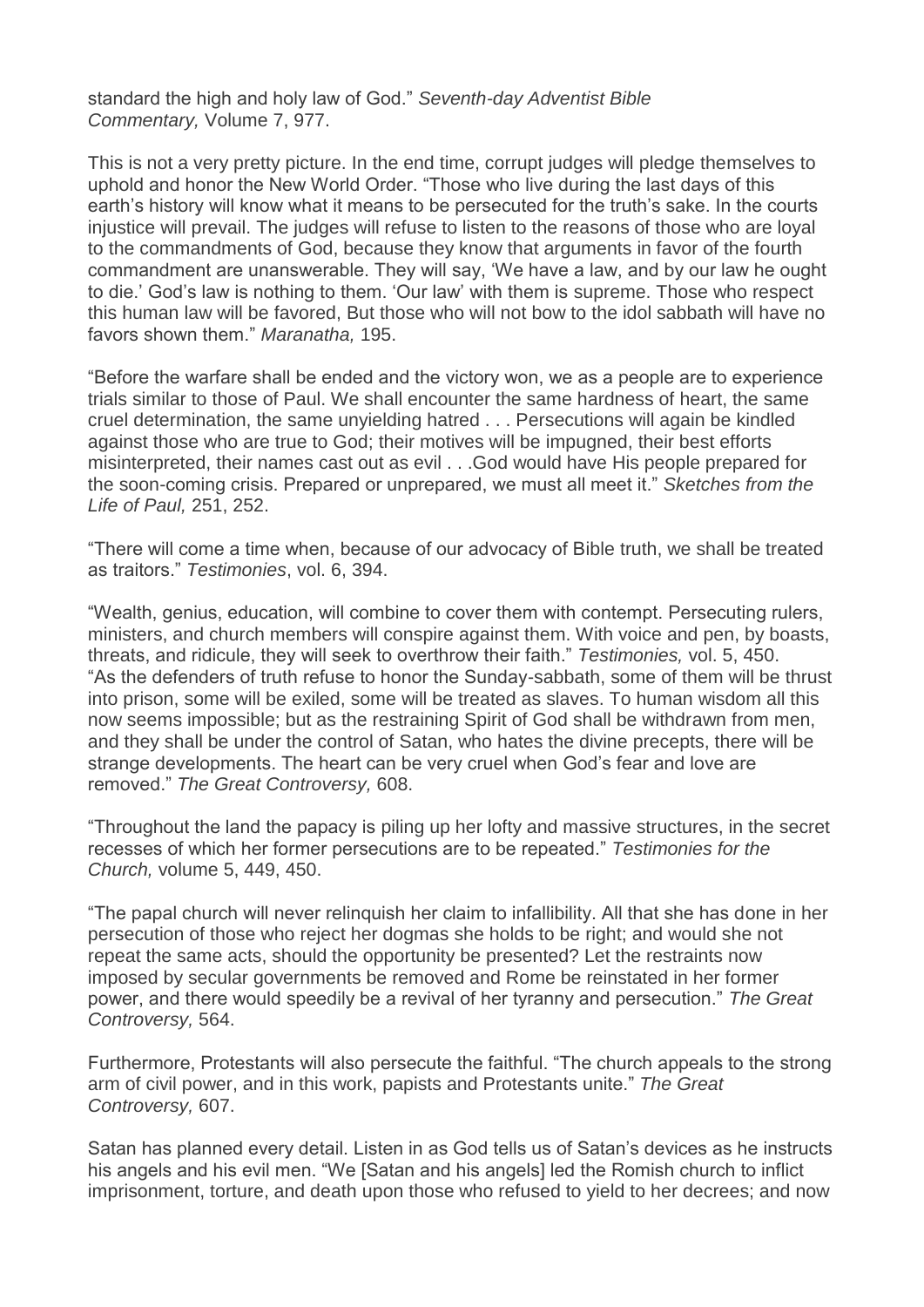that we are bringing the Protestant churches and the world into harmony with this right arm of our strength, we will finally have a law to exterminate all who will not submit to our authority." *Testimonies to Ministers,* 473.

Former Seventh-day Adventists will join in the persecution of God's saints. "Men of talent and pleasing address, who once rejoiced in the truth, employ their powers to deceive and mislead souls. They become the most bitter enemies of their former brethren. When Sabbath-keepers are brought before the courts to answer for their faith, these apostates are the most efficient agents of Satan to misrepresent and accuse them, and by false reports and insinuations to stir up the rulers against them." *The Great Controversy,* 608.

Finally, this New World Order will determine to utterly destroy God's faithful, just as Satan attempted in earlier centuries. "The decree which is to go forth against the people of God will be very similar to that issued by Ahasuerus against the Jews in the time of Esther . . . Satan instigated the scheme in order to rid the earth of those who preserve the knowledge of the true God. But his plots were defeated by a counterpower that reigns among the children of men . . . The Protestant world today see in the little company keeping the Sabbath a Mordecai in the gate. His character and conduct, expressing reverence for the law of God, are a constant rebuke to those who have cast off the fear of the Lord and are trampling upon His Sabbath; the unwelcome intruder must by some means be put out of the way.

"The same masterful mind that plotted against the faithful in ages past is still seeking to rid the earth of those who fear God and obey His law. Satan will excite indignation against the humble minority who conscientiously refuse to accept popular customs and traditions. Men of position and reputation will join with the lawless and the vile to take counsel against the people of God . . . By false representations and angry appeals they will stir up the passions of the people. Not having a 'Thus saith the Scriptures' to bring against the advocates of the Bible Sabbath, they will resort to oppressive enactments to supply the lack. To secure popularity and patronage, legislators will yield to the demand for a Sunday law. Those who fear God cannot accept an institution that violates a precept of the Decalogue. On this battlefield comes the last great conflict of the controversy between truth and error. And we are not left in doubt as to the issue. Now, as in the days of Mordecai, the Lord will vindicate His truth and His people." *Testimonies*, vol.5, 450, 451.

"When this grand work is to take place in the battle, prior to the last closing conflict, many will be imprisoned, many will flee for their lives from cities and towns, and many will be martyrs for Christ's sake in standing in defense of the truth." *Maranatha,* 199.

"As he [Satan] influenced the heathen nations to destroy Israel, so in the near future he will stir up the wicked powers of the earth to destroy the people of God. Men will be required to render obedience to human edicts in violation of the divine law. "Those who are true to God will be menaced, denounced, and proscribed. They will be 'betrayed both by parents, and brethren, and kinsfolk, and friends,' even unto death." *Prophets and Kings,* 587.

Such persecutions, during this little time of trouble, will bring the close of probation upon the earth. I praise God for the encouragement He has given for this soon-coming little time of trouble. "And if we are called to suffer for Christ's sake, we shall be able to go to prison trusting in Him as a little child trusts in his parents. Now is the time to cultivate faith in God." *Our High Calling,* 357.